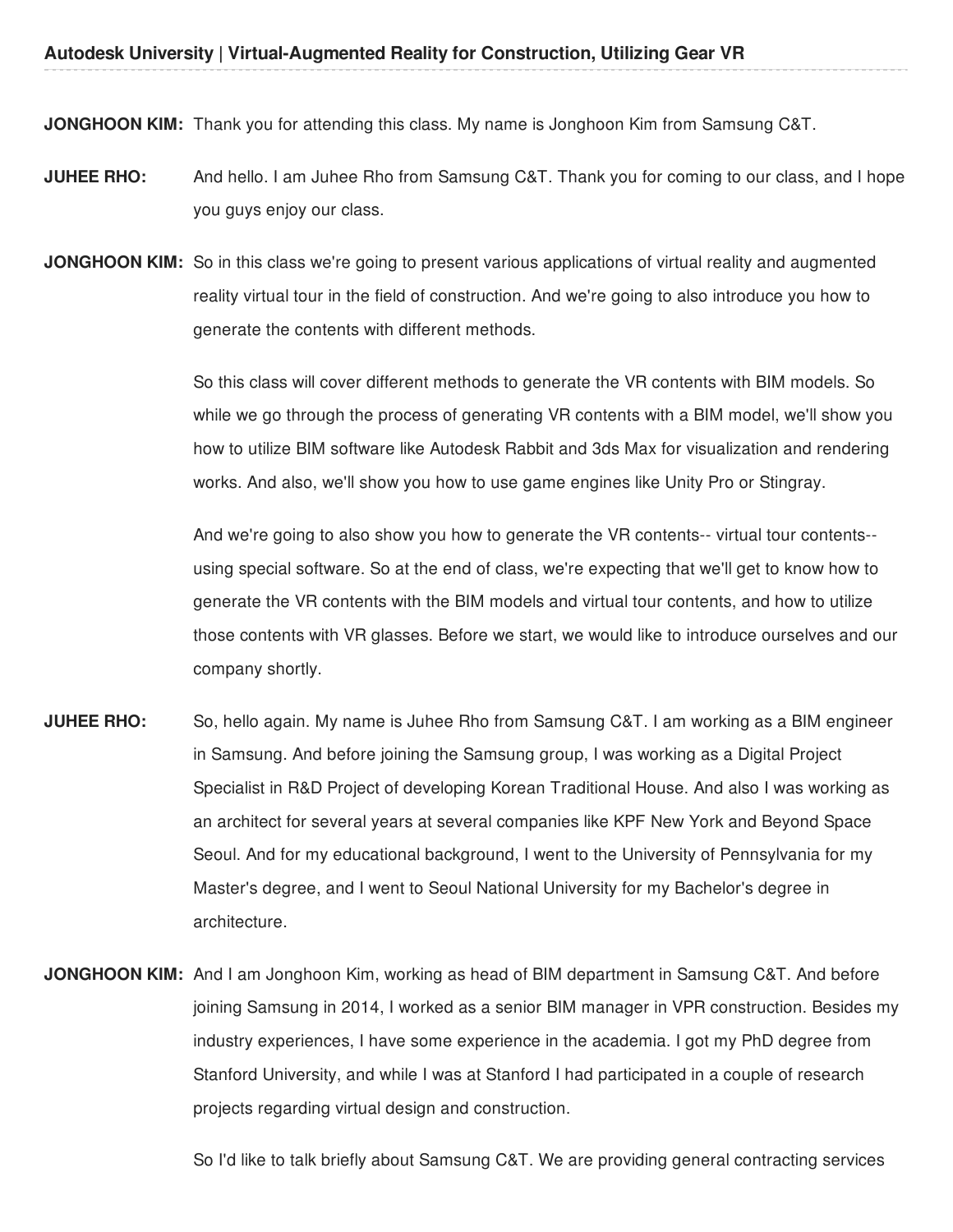for three main business areas. We have building projects, like high-rise buildings, and a general building and a hospital project. And also have a civil project like road bridges and railways. And also we have energy and power plant projects. Total employees in our companies is about 7,000 people, and our total revenue this year is very close to \$14 billion.

Geographically, our headquartered office is in Seoul, Korea, but we operate globally. We have 19 overseas offices, including two regional headquarter offices, one in Singapore and the other one is in the United Arab Emirates.

There are some more of our projects that we've built around the world, including our Burg Khalifa in Dubai, the tallest tower in the world. And Dongdaemun Design Plaza in Seoul, Korea. This building was designed by Zaha Hadid and had a quite complex geometry of regular shapes. So we used BIM to offer the design of the exterior skin system and and fabrication of the exterior skin system. And the other buildings-- Taipei 101 in Taiwan, and also Petronas Tower in Malaysia.

**JUHEE RHO:** So Mr. Kim and I both work at the BIM department in Samsung C&T, so we would like to introduce a little bit about our department. So Samsung C&T has three separate divisions. One is building and one is civil. One is power and energy division. And each division has its own BIM department. So for civil, we have nine BIM engineers, for plant we have six BIM engineers, and for building division, which we belong to, we have 40 BIM engineers.

> And let's take a look at our BIM project along this timeline. Since 2009, we started our BIM process applied project. We started with Dongdaemun Design Plaza just like he said. As you can see from this slide, we gradually increased the number of BIM-applied projects. So at 2013, we had 31 BIM-applied projects, including [INAUDIBLE] in Singapore and [INAUDIBLE] training center in Korea. And up to today, we 2,164 full BIM process applied projects.

**JONGHOON KIM:** So these are how we use BIM in our projects. Like contractors in the United States, we utilize BIM for multi-trade coordination for the scheduling and quantity takeup, and also providing relevant information to increase the quality and productivity in the field. Also, we've been utilizing extensively laser scanning technologies like laser scanning or [INAUDIBLE] to improve accuracy and quality of our work.

> So we just introduced who we are and what we do. Now it's time to switch gears and we're going to dive into VR and AR and virtual tour.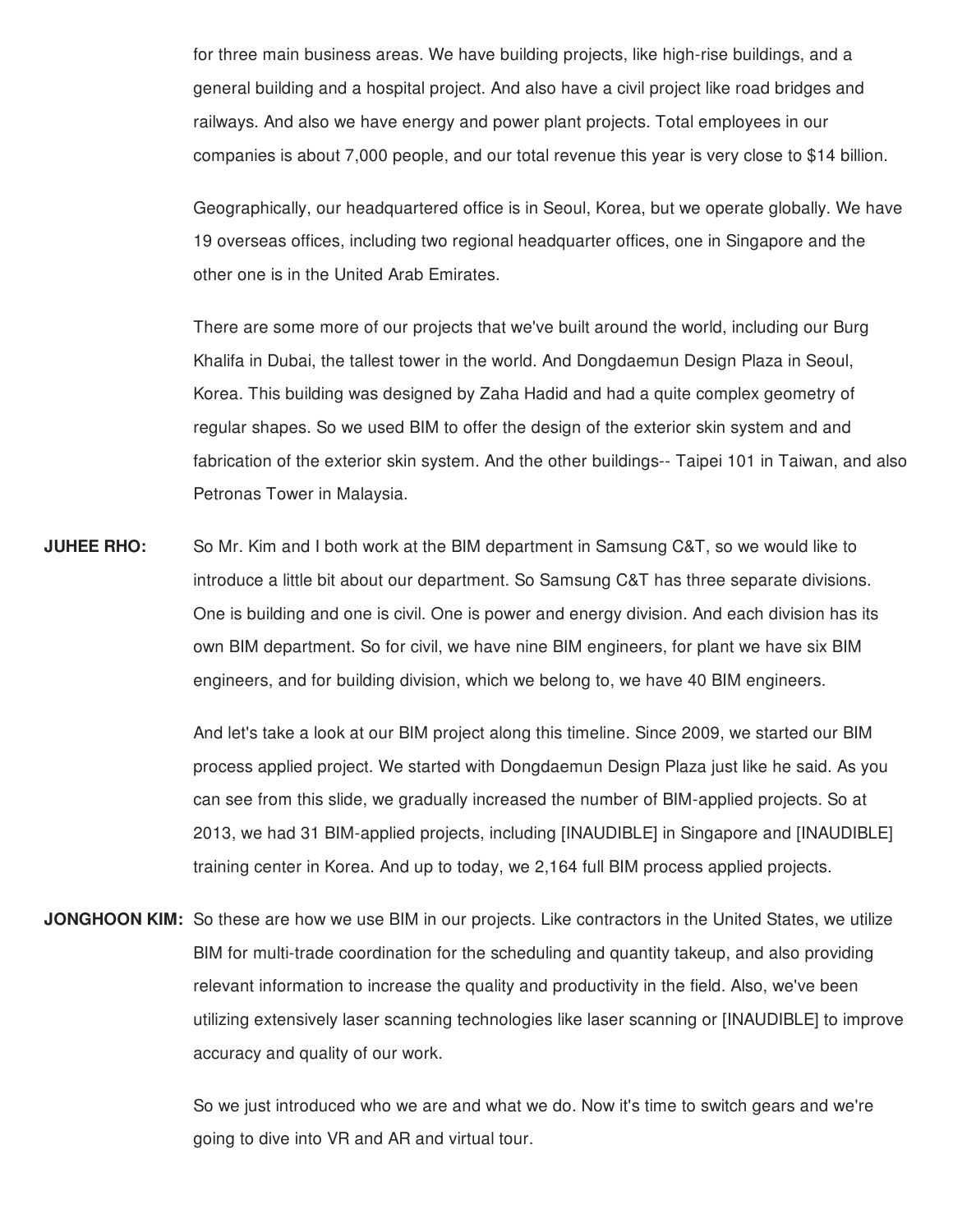**JUHEE RHO:** So today we are here for AR and VR, so let's get started with the basic idea. What is augmented reality and what is virtual reality? So first, the AR-- augmented reality. It literally means that something augmented reality. So when you're looking at a certain object through the AR device-- it can be your smartphone or tablet PC-- it'll be shown as a different shape, or sometimes it would be shown with digital information added.

> So there is an example of the movie Terminator. When the Terminator saw John Connor the first time, he could identify John with the digital information in his vision. This is kind of AR. But on the other hand, the virtual reality, with your immersive or non-immersive device, everything you are looking at or you feel only happens in the virtual word. So what you are looking at is digitally made information.

> And there is one more concept we like to mention. It's virtual tour. It's like a similar terminology with virtual reality in terms of your experience of the virtual world with the VR device, but it is different with the data you are looking at. So for the virtual reality, you are looking at the digital information. But for a virtual tour, what you are looking at is a tour of photographs or recorded video.

> And there are a couple of AR or VR examples in the field. So for a game [INAUDIBLE], this is a VR game for VR viewer. We can see many, many of the games with the VR technologies. And sometimes we can see AR or VR technology in the commercial fields or even in the educational fields.

**JONGHOON KIM:** So, by definition it is very clear to distinguish VR, which is computer-generated simulation and virtual tour-- it's not computer generated simulation. It's rather a simulation of an actual location, usually composed of a sequence of still images. But in this field, the game and a commercial [INAUDIBLE] and education, you often see those two contents are mixed used.

> So we introduced that VR and AR and virtual tour contents are used in other fields, but how about in the construction field? Why not in the construction field? So in Samsung C&T, we use VR and AR and virtual tour for three main objects. First, from a facility management perspective, we have been using it on maintenance control and facility management. And for our clients, we've been testing it on to support their decision making. And for us, we have been using it to review constructability.

Technically, there are two ways that you experience VR and AR content. One is using just a desktop or tablet PC in a non-immersive way, just looking at the computer display. And the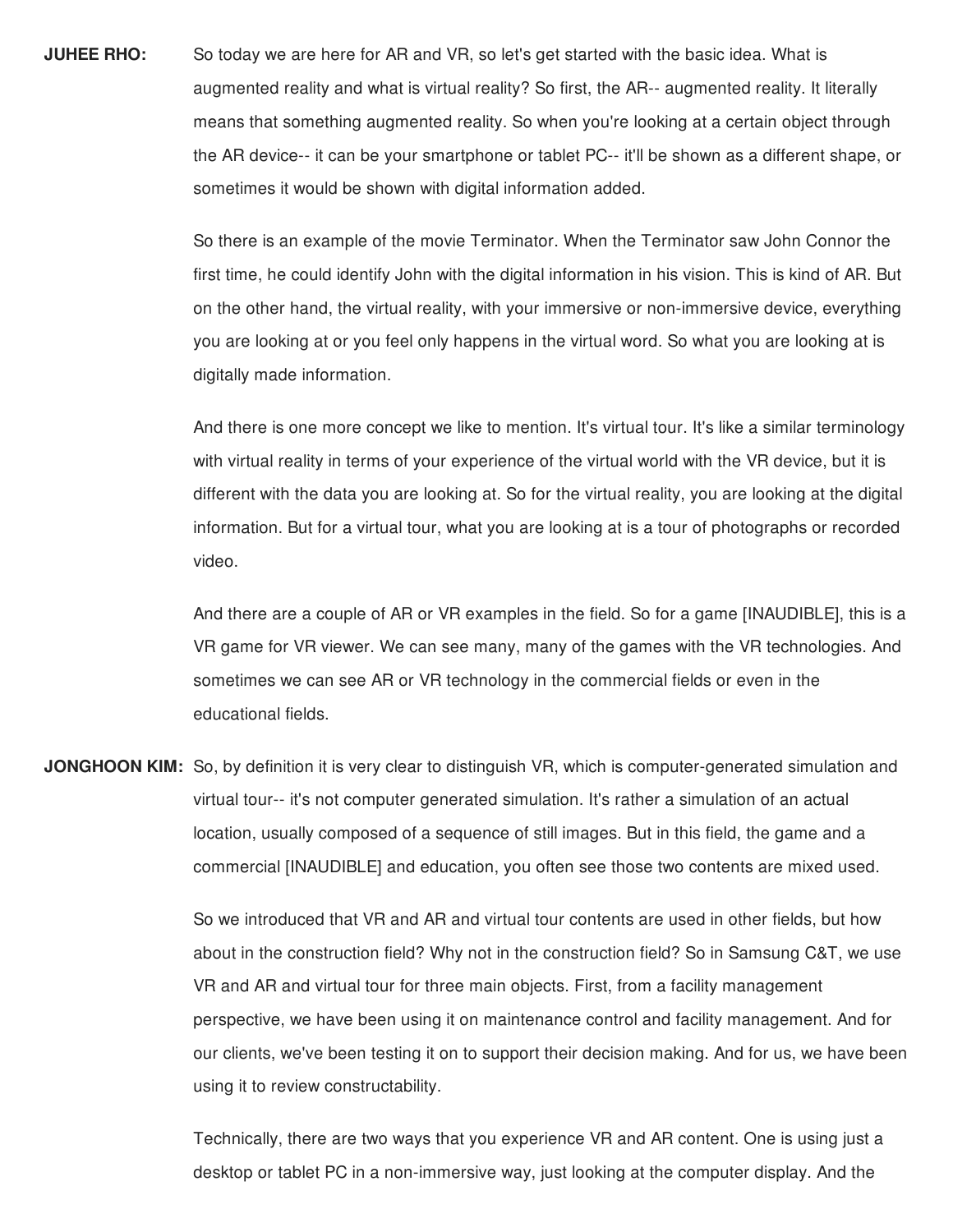other way is you can use head-mounted display like Gear VR or Oculus Rift, and this is an immersive environment.

So this example is a virtual tour for facility management. So as you see here, this facility manager is looking around his facility with his computer desktop. Technically, this content has been generated just by taking photos of a completed facility and then stitching individual photos into 360 panorama view-- panorama picture-- and then linking information like a key map here. And also [INAUDIBLE] manual for product data to the panorama picture and then you can get this virtual tour. This virtual tour actually allows this facility manager to look around the facility and check as well conditions and also obtain information that he needs.

This is an example of augmented reality. Like you see here, augmenting the BIM model of MEP systems on this tablet PC helps this facility manager understand what is installed behind the ceiling tile. In this particular example, our health care user group, like doctors and nurses, are reviewing an operating room thoroughly with VR.

The reason that we did it is we let our health care user groups check to design of the operating room and layout of the medical equipment and appliances and tools and the location of these cabinets beforehand. And if they see any issues that are against their daily work procedure, we ask them to let us know beforehand. And then by doing that, we can reflect those issues in the design and we could fix prior to the actual construction.

And also, we've been using AR and VR for constructability review on the job site. So from these applications of AR, VR, and virtual reality in Samsung C&T, we have proved that we could increase our productivity and we could reduce the number of RFIs and change orders by doing this.

So these are how we utilize AR, VR, and virtual tour in Samsung C&T. Now we'd like to introduce-- we would like to go through the demo to show you how to generate those contents. We want to go through all the details, but with the time limitations we have, for the last part of this presentation we're going to focus on how to generate the VR contents with BIM models and also how to generate the virtual tour.

**JUHEE RHO:** So let's talk about VR types. So there are a couple of VR application stages. We categorize them into three stages. One is fish eye, one is joystick, and one is full body. We define them with which VR device or which VR data we are going to use for each type.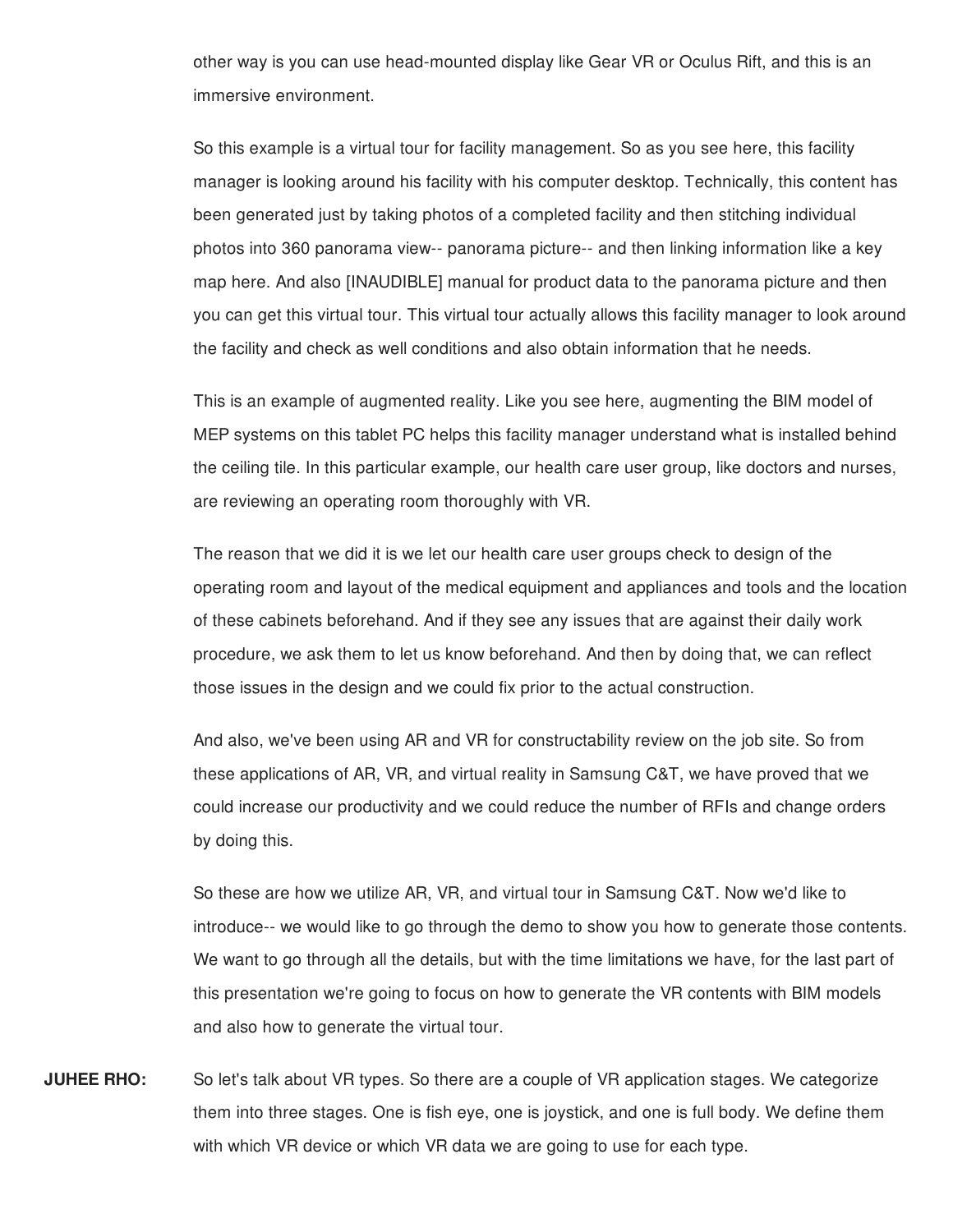So for fish eye, we can observe the virtual reality with our VR glasses. And for joystick, we can navigate the virtual reality with the VR glasses and with the controller. It can be like joystick or the touch pad in the case of [INAUDIBLE] VR. And for the full body, we actually can experience a virtual reality fully. So with the motion sensor, your physical movement will be reflected to the virtual reality. So that's full body. And for today, we are going to cover these two concepts. So as I already told you, these two VR types are different with which device or which VR data will be used.

So for fish eye to observe virtual reality, we are going to use the JPEG as our VR data. So to get this output from our pictures or from our 3D model, in our case we are going to use BIM model. We will use the software of Panoweaver or 3ds Mix.

And for the joystick type to navigate virtual reality, we are going to make the VR applications- like APK for Android OS and EXE for Oculus Rift. To get these applications from our BIM model, we are going to use game engines like Unity Pro and Stingray.

So let's move on to the fish eye to observe VR. Sorry. So for our instructional demos, we are going to use our completed construction project. So for this chapter, we are going to generate virtual reality by 360 rendered BIM model. Sorry.

So this is our just completed office building, the Kyobo Insurance HQ office in Korea. And this was a remodeling project. In our BIM process, mechanical and electrical room is very important since from this room all the [INAUDIBLE] systems [INAUDIBLE] are being controlled and [INAUDIBLE]. So for better communication between general contractors, and for all the decision making, we built a virtual mock-up for this mechanical and electrical room.

OK. So when the [INAUDIBLE] process is done, you've got to have this claimed in daytime. In our case it is BIM [INAUDIBLE] model and it was the starting point. So when you open this [INAUDIBLE] file, we will export this file as FBX format. If you click the export there, there are a couple of options, but we are going to use FBX since we want to maintain the materials we used in [INAUDIBLE]. So after we export this file-- oh, sorry. We will move to 3ds Mix to render this file.

So open this 3ds Mix and go to import button and select the FBX file you just made. And before moving to the rendering, we need to put some lights and camera. And we use as many lights as possible since this is a kind of interior rendering. And then we located the camera as target camera. And then we [INAUDIBLE] to rendering.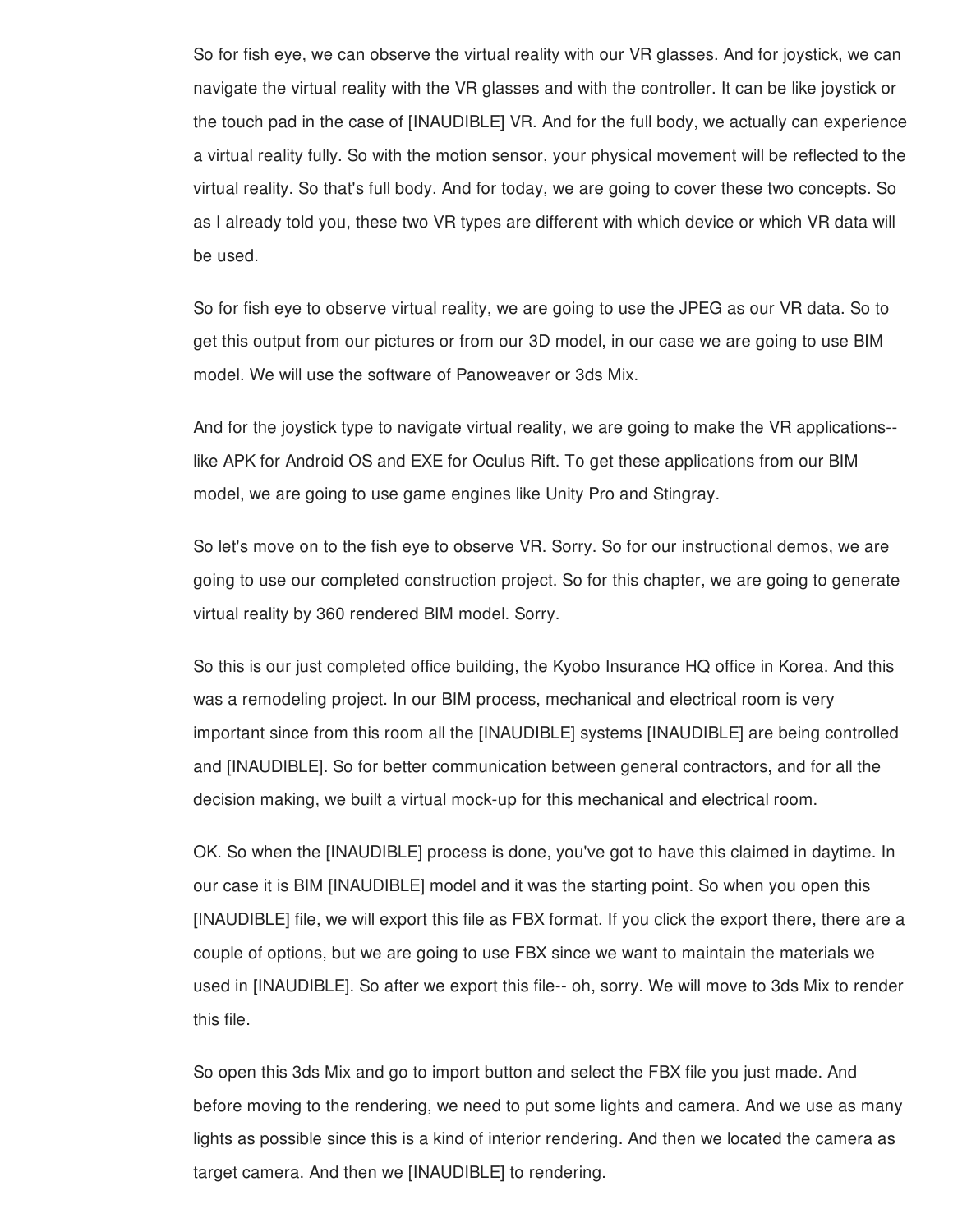So go to the rendering tab and there is a couple of options again. But we are going to use the panorama exporter. We are using this exporter since we want to make the output as like a panoramic image. One more thing is we usually save this file as a movie format since some of our clients want to play a movie file with the Quicktime player.

When all the rendering is done, you receive this pop-up window. So this window shows what the output of the JPEG will look like. And when the rendering is done, go to file and export. When you go to export, there is a couple of options again. There is one for cylinder type, and one is for a spherical shape, and one is for VR, but we are going to use export to sphere because if we use the spherical shape we can experience it as three-dimensional space in the virtual way.

OK. We can save this JPEG file. So put the name of the file and set the directory. And then we are ready to unload this file to [INAUDIBLE] VR.

**JONGHOON KIM:** So when you get a 360 panorama image from that BIM model, technically you can save the file in your smartphone and a smartphone geared with these VR glasses. And you can actually look around 360 images in an immersive way with this device. So this is how it actually looks like.

> Technically, this is a computer generated model. So that means you can change the colors or textures if you would like to. And also-- well, one thing that I want to say here is this is just a look-around. You can look around when you move your head with this device, but with this option you cannot go through-- I mean, you cannot walk in the model. This is just at one point.

> And the reason that you see two views in here is basically to match each view to each eye. By doing that, it just can generate a stereoscopic view with this device.

**JUHEE RHO:** OK. Then we will move to joystick to navigate virtual reality. So in this chapter, we are going to generate VR applications. One for Android OS using Unity Pro and one for Oculus Rift using Stingray. With [INAUDIBLE] company for VR contents and Autodesk Korea, we could develop this VR applications. They helped us with the technical [INAUDIBLE].

> In order to understand the difference between these two devices and two game engines, we are going to test with the same project. So in this chapter, we will use our other completed project, [INAUDIBLE] orthopedics clinics. So in the hospital building, like the mechanical and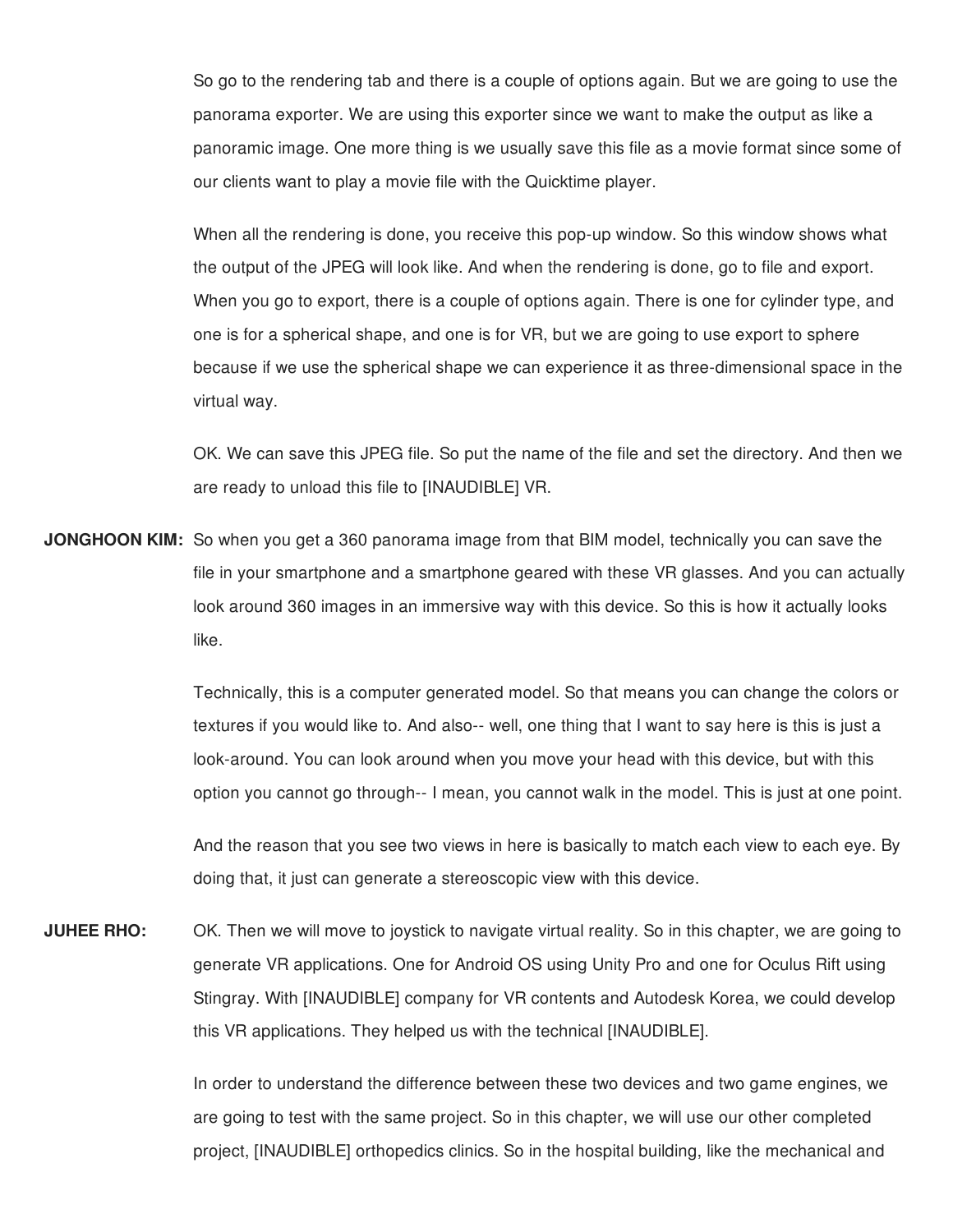electrical room and other rooms, the operating room has its importance.

So for better communication with our contractors and our clients to make better decision making, we built a virtual mock-up for this operating room, again, for this building. So before making [INAUDIBLE] the building as an application, we just set the area and scope where we are going to focus. So we choose two operating rooms, one in between the hallway and one [INAUDIBLE].

So from here, again, after [INAUDIBLE] the BIM process, we got to have this clean lobby file. We just deleted our other portions that we are not going to use. And then we save this file as FBX format again to use the same material we used in the [INAUDIBLE]. And in our case, we used [INAUDIBLE] of [INAUDIBLE] to separate this file out as three different files.

We can import the file with 3ds Mix again. Since we are making the VR application for Gear VR and Gear VR device either used storage of our smartphone. So it has a limitation in terms of maximum polygon numbers. So we need it to delete other surfaces we are not going to use. The maximum polygon numbers in Gear VR is around 50,000 to 70,000. So we reduce the number of surfaces and optimize this 3D model in 3ds Mix. So in 3ds Mix, you receive this editing toolbar at the right side.

If you click this rainbow icon, you receive these options. And go to this right triangle. Then you can select the surfaces. So select all the surfaces we are not going to see. Just delete them.

So after optimizing this file, just save this file as FEX format again. Then we can import this file in the game engine. So from here we are looking at the game engine, Unity Pro. Even though there is a couple of game engines, we choose Unity Pro for several purposes.

One purpose for that is since we want to navigate our BIM data, really. So in the game world, you can move fully as you want. So we borrowed that concept to our BIM model. And then for a second reason, we used Unity Pro since we are going to use Gear VR and then use the smartphone of Android OS. And this Unity Pro [INAUDIBLE] first a platform for Android OS and Gear VR is. So we use Unity Pro.

So after importing this file, we needed to do this control scale factors. Since in architectures [INAUDIBLE] like [INAUDIBLE] or 3ds Mix, we are using the meter-based [INAUDIBLE] system. But for the game engines-- game environments-- they have a different [INAUDIBLE] system, so we had to get through these steps.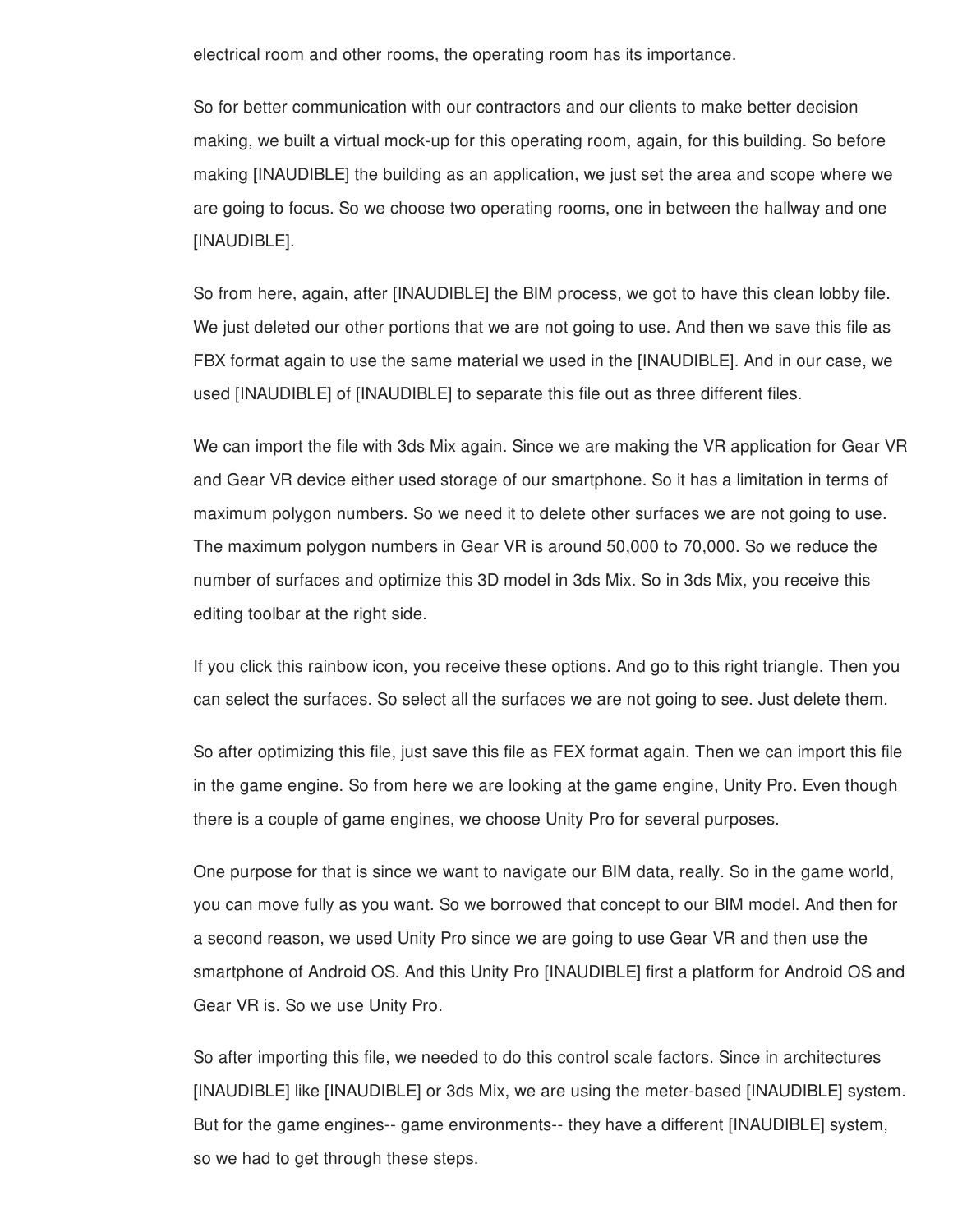So in Unity Pro, you will see these effect. And then go to the resources and then click the file you just imported. And then you will see this window. In our case, our scale factors was 0.15. Even when we used the [INAUDIBLE] for [INAUDIBLE], sometimes when we open the file in Unity Pro, we sometimes lost our materials. In this case, we need to set the shader again.

So again here, go to assets and select the resources and file name and you receive the materials. And then with these materials, you can assign the textures or number map, whatever you want, with the proper scale.

So then we draw bounding boxes. In the game engine, the camera can understand the physical character of walls, floors, or ceilings. So that means your camera can pass in through the wall or [INAUDIBLE] on the floor. So we need to go through these bounding box steps. So we drew all the bonding boxes around the walls and floors and ceilings. In this way, your camera can stay only in closed space.

And then we allowed it to put our camera. Since we want to look at our virtual space just like we are looking at the real world, we use the first person controller or camera for this project. So just put the first person controller. And for the next step, if you remember the first couple of steps from this chapter, we just deleted all other portions that we are not going to use.

So actually, this model has these weird ending surfaces. So to compromise this weirdness, we just put our background-- that image-- with the billboard complements. So if you don't want to use your JPEG, you can just put shadows or darkness.

Then [INAUDIBLE] build this [INAUDIBLE] applications. So go to build, and you will see this setting box. So you can put your company name or you can choose the icon for your VR application, and there is a couple of platforms you can use. There is IOS or PC or BlackBerry or Flash. But in our case-- again, we're going to use the Gear VR, so we choose the Android OS and build. So we allowed it to install the VR application we just made.

**JUHEE RHO:** So, once you get the APK file, now it's time for you to navigate the space virtually. So once you load an APK file to the smartphone and geared the smartphone with this Gear VR-- and this is how it actually looks like-- and with this device, the side of this device's glasses is actually going to work as a controller.

> So once you touch this, you can actually walk in the space. And this is how it looks like with this device. You see some delays, but that's because of the limitation of the recording device.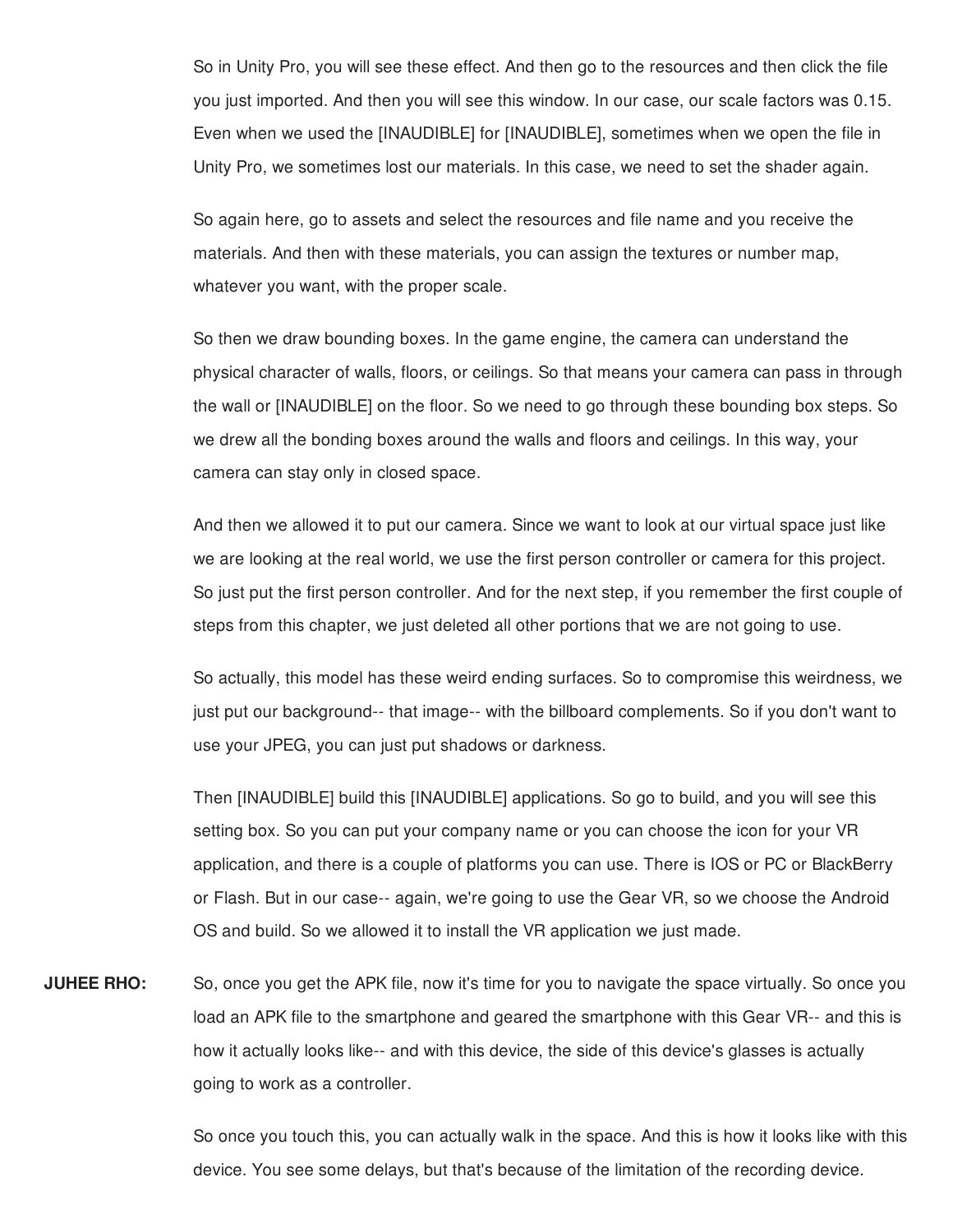Actually, it is very smooth without any delays.

And, like Juhee just mentioned, we're using just a small smartphone. [INAUDIBLE] computing power of the smartphone. So we had to keep the model very simple by eliminating all the complex contents-- geometry contents. And see here in this room, we deleted a complex geometry. And even in the hallway, we deleted a lot of pipes and duct work and cable trays to make the file very simple.

**JONGHOON KIM:** OK. Let's move on to the second option to generate for your application. For Oculus Lift using Stingray. The Stingray is a brand new game engine of Autodesk. So same here. We used the same 3ds Mix file. And the difference is that we didn't delete other surfaces, even though we are not going to use these surfaces.

> So, with this 3ds Mix, especially for the 2015 release of 3ds Mix, there will be an assimilater. So once you find this tab, just click the [INAUDIBLE]. And then you will find the same [INAUDIBLE] with the Stingray. And also there is an option with the live camera tracking. Once you click this, every change made with the 3ds Mix will be updated to the Stingray immediately.

> So this is the video. The changes we made from the 3ds Mix will be updated. So changes. Then go to update. And in the Stingray it is updated. It is the same for the material changes. So when you don't like the material from the 3ds Mix, you can change these floors with other materials with some textures. So it is changing with the textures. And go to update. And in the Stingray it is updated. So this is the sweet part of this Stingray game engine.

So for the next tab, for the Stingray we need to put some lights. So it's very simple. Go to create and click a light. Then you can locate the lights wherever you want.

OK. So just like the bounding box in the Unity Pro, in the Stingray we also need to put some physical character for walls or ceilings or floors. So in the Stingray, we use physics actors. So it's a very simple way to put the physics actors. Just select over the object you want to put the physical characters and then go to create and click physics actors.

And then we allowed it to locate the camera. So go to create and select the camera. Then you can locate it. And then in the Stingray, you can write a script about the movement of this camera. So go to Story Editor. And then you will see this script you can write. So in this script, we can set the starting point of the camera movement and the jumping between the scenes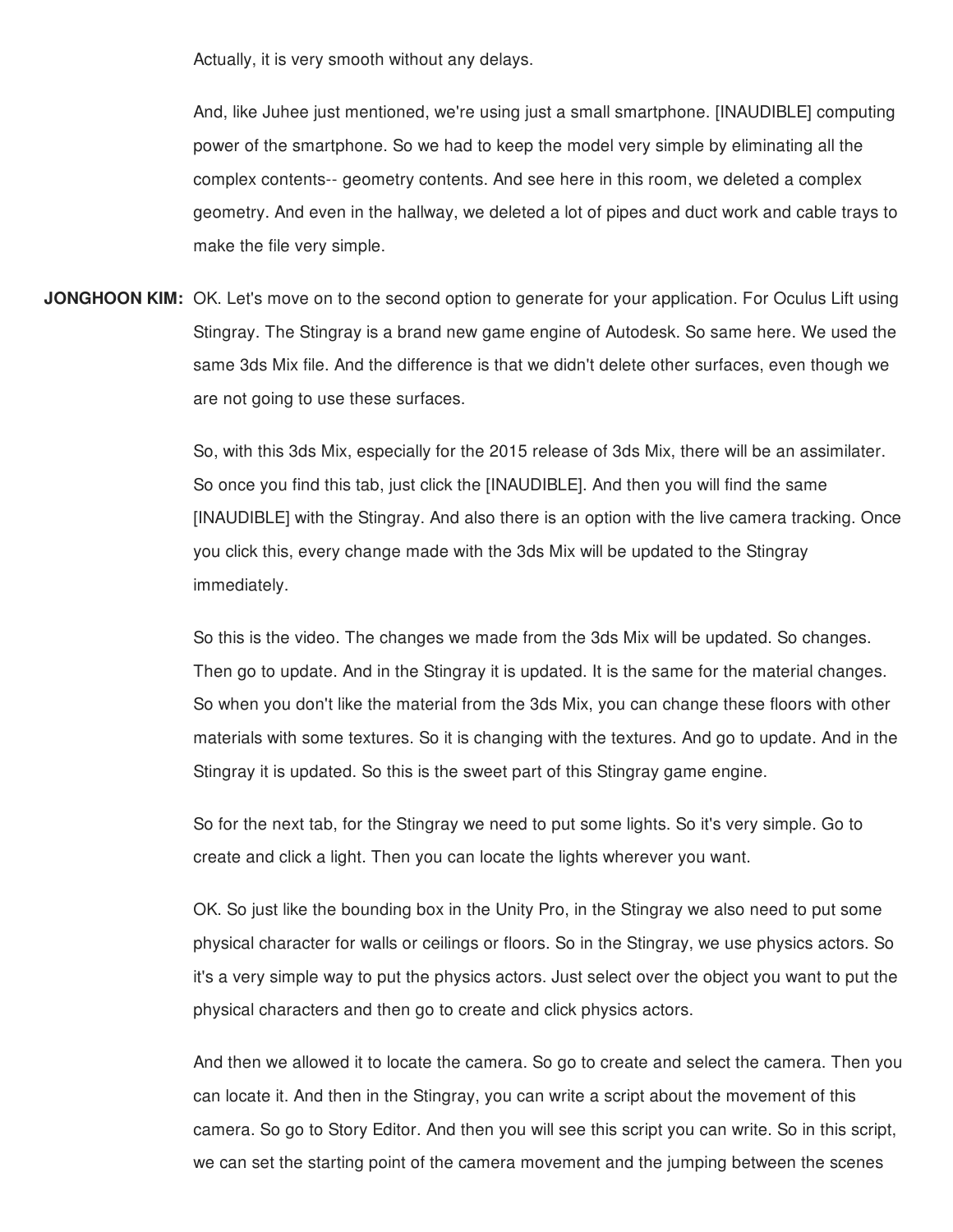and of the camera movement.

So here, again, we are ready to save this for your applications. The funny thing is that, in architecture software like [INAUDIBLE] or 3ds Mix, when you're saving the outputs [INAUDIBLE] like save or export, in the game engines-- in the Unity Pro, we use the terminology of build and here we use the terminology of deploy. So let's deploy this for our applications. So go to deploy, and also here we need to do some settings.

So add the property editors and deployer. And again here we need to select the platform for these VR applications. So for this we are going to use Oculus Lift, which is the Windows platform, and then click package project for Windows.

**JONGHOON KIM:** So yeah, when you get the EXE file done and now you can navigate the space virtually. So this time you navigate the space with the computer and Oculus Rift. Now, the keyboard in the computer is going to be the controller in this case. And as you can see here, compared to the previous version using Gear VR that just uses a small smartphone, in this case the computer has more storage and more computing power.

> So that means the computer can handle richer contents like more lights and more details. And even in the hallway, you'll see a lot of pipes and duct work are still there. But it was very smooth and most of the texture of the materials looks better in this case.

> So, yeah. We talked about how to generate the VR contents from BIM model. I'd like to talk about the virtual tour. Again, virtual tour is not a computer generated simulation. It is actually a simulation from an actual photo, but the funny thing is if you can generate 360 panorama view with an actual photo, you can also use that with this device and look around the space in an immersive way.

> So compared to the computer VR, this is very simple and easy to generate the content. So we applied virtual tour to this project. This is an office building. Beanpole Gangnam office building. And we select a similar space like a mechanical and electrical room down at the basement.

> So to generate the VR content, the first thing that we did was set up the point to take pictures. So we selected these six locations. When we chose these locations, we paid attention and we planned these locations very wisely so that every human in every corner in all the area can be captured.

> And then once you select this location, for each location you need to take a picture-- about 10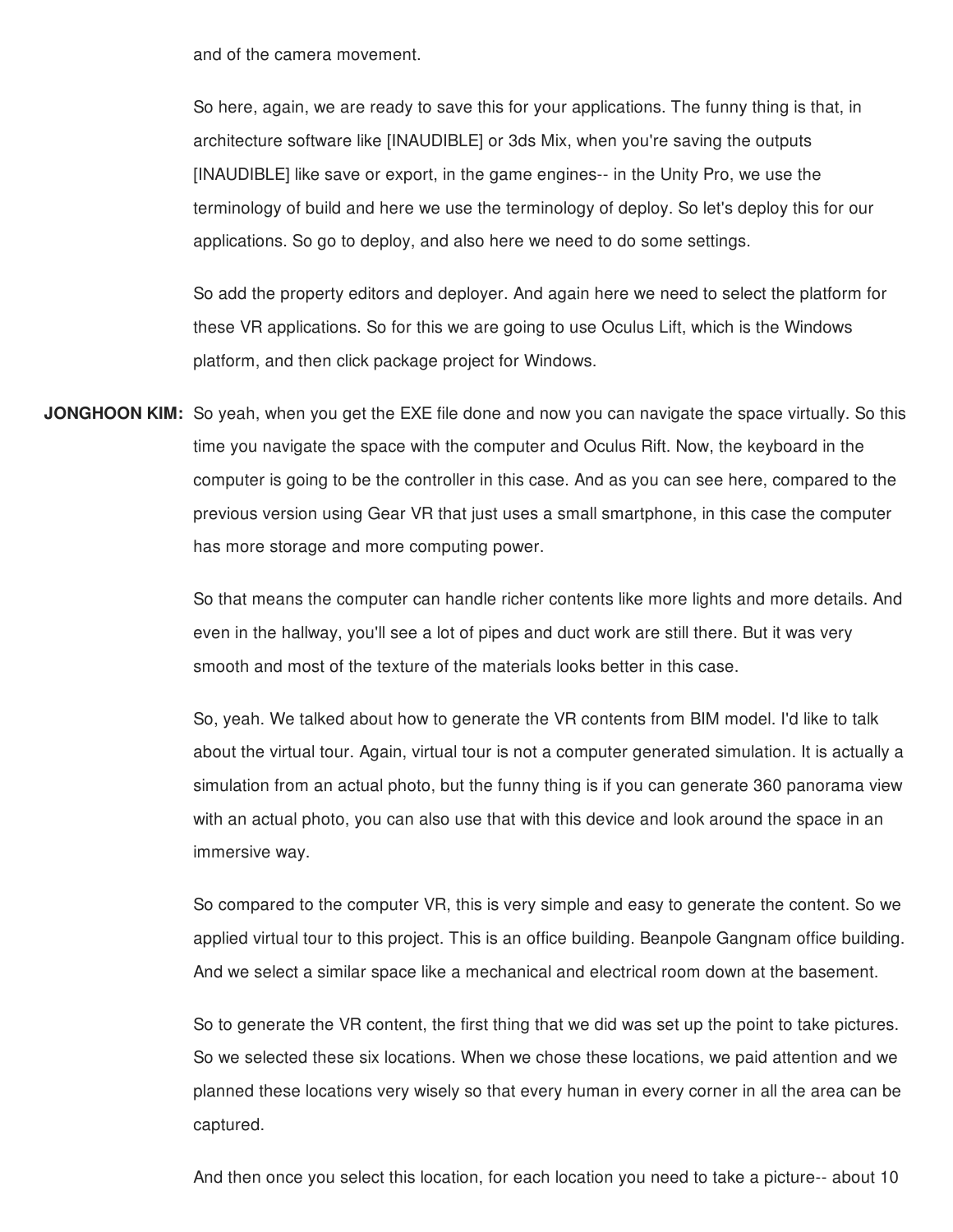pictures in all directions. And by doing that, when you stitch those photos you can get the full 360 full image. And also, you have to use some special device to take pictures. So here we use the fish eye lens and tripod with panoramic head.

So once you take 10 pictures for each location, you can import those individual 10 pictures into a stitching software. There are a couple of softwares available out there. We used the Panoweaver to stitch photos. So you have to import the source images. 10 pictures. Like here, these are 10 pictures for one location. And then you can stitch with the stitch button. When you click the stitch button, this software automatically recognized all the [INAUDIBLE] points and then it stitched into one JPEG 360 panorama picture.

And we repeated the same process for all six locations in this case. And we're done. So you can upload the file into a smartphone and gear it with Gear VR glasses. And you can see actually the space in an immersive way. So compared to the VR content, I say this is not BIM model. This is not computer generated simulation. This is actual photo. And this is more real, and you can capture [INAUDIBLE] conditions more accurately with this technology.

But the thing is, with this option, unfortunately you cannot walk. You cannot navigate in this space. You can use these contents only at a point. And also, the difference with BIM model- when you have BIM model, you can generate the contents before actual construction. So you can use the contents to review constructability or communicate with clients or contractors- subcontractors. But in this case, this is possible only after you finish construction.

So I think we covered all we have and here I'd like to summarize what we just talked. We introduced how Samsung C&T uses AR, VR, and virtual tour in the field of construction. And we introduced two different types of devices to experience [INAUDIBLE] content. One is a nonimmersive way. You can just use desktop or tablet PC in a non-immersive way. And the other way is you can use Gear VR or Oculus Rift or other VR glasses to experience the content in an immersive way. And we also introduced how to generate the VR contents-- two options to generate the VR content. One is fish eye. Basically, look around a space-- virtual space at a location. We showed you how to generate the content with a BIM model, and also I just showed you how to use actual photos to generate the 360 panorama picture.

And the second option is joystick. That means you can experience the space with a controller. We can actually navigate the space. And we showed you how to generate the contents with a BIM model using Unity Pro and Stingray. And just before, I showed you how to generate the